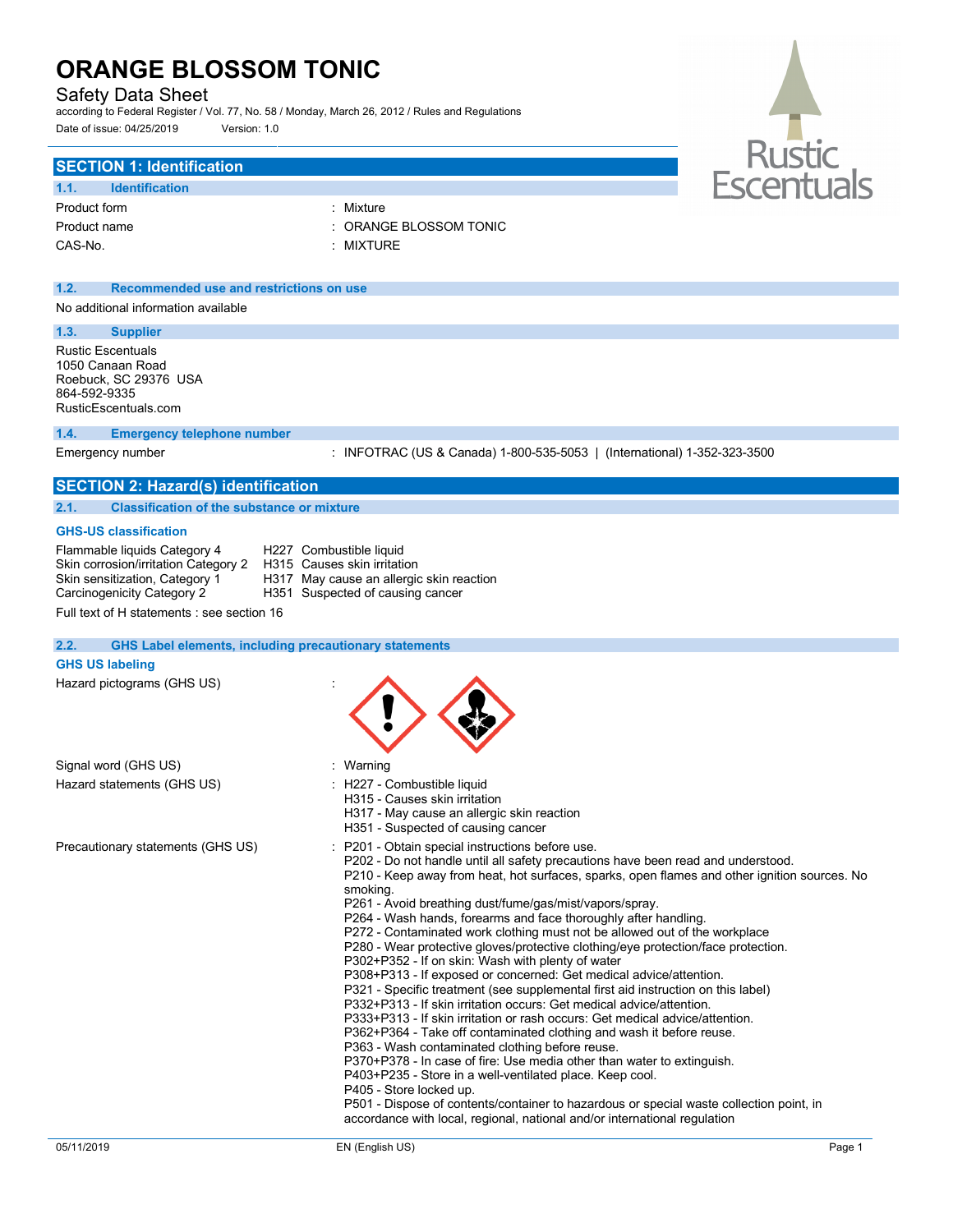### Safety Data Sheet

according to Federal Register / Vol. 77, No. 58 / Monday, March 26, 2012 / Rules and Regulations

### **2.3. Other hazards which do not result in classification**

#### No additional information available

### **2.4. Unknown acute toxicity (GHS US)**

### Not applicable

### **SECTION 3: Composition/Information on ingredients**

### **3.1. Substances**

### Not applicable

### **3.2. Mixtures**

| <b>Name</b>             | <b>Product identifier</b> | $\frac{9}{6}$ | <b>GHS-US classification</b>                                                                          |
|-------------------------|---------------------------|---------------|-------------------------------------------------------------------------------------------------------|
| d-Limonene              | (CAS-No.) 5989-27-5       | $10 - 30$     | Flam. Liq. 3, H226<br>Skin Irrit. 2, H315<br>Skin Sens. 1, H317<br>Asp. Tox. 1, H304                  |
| <b>D-LIMONENE</b>       | (CAS-No.) 5989-27-5       | $5 - 10$      | Flam. Liq. 3, H226<br>Skin Irrit. 2, H315<br>Skin Sens. 1, H317<br>Asp. Tox. 1, H304                  |
| ETHYL MALTOLWELTOL PLUS | (CAS-No.) 4940-11-8       | $1 - 5$       | Acute Tox. 4 (Oral), H302                                                                             |
| <b>ETHYL VANILLIN</b>   | (CAS-No.) 121-32-4        | $1 - 5$       | Eye Irrit. 2, H319                                                                                    |
| p-Mentha-1,4-diene      | (CAS-No.) 99-85-4         | $1 - 5$       | Flam. Lig. 3, H226<br>Asp. Tox. 1, H304                                                               |
| ALLYL HEPTOATE          | (CAS-No.) 142-19-8        | $1 - 5$       | Flam. Liq. 4, H227<br>Acute Tox. 3 (Oral), H301<br>Acute Tox. 3 (Dermal), H311                        |
| <b>CITRAL EOA</b>       | (CAS-No.) 5392-40-5       | $1 - 5$       | Skin Irrit. 2, H315<br>Eye Irrit. 2, H319<br>Skin Sens. 1, H317                                       |
| Myrcene                 | (CAS-No.) 123-35-3        | ${}_{0.5}$    | Flam. Liq. 3, H226<br>Skin Irrit. 2, H315<br>Eye Irrit. 2, H319<br>Carc. 2, H351<br>Asp. Tox. 1, H304 |

Full text of hazard classes and H-statements : see section 16

|             | <b>SECTION 4: First-aid measures</b>                            |                                                                                                                                                                                                |
|-------------|-----------------------------------------------------------------|------------------------------------------------------------------------------------------------------------------------------------------------------------------------------------------------|
| 4.1.        | <b>Description of first aid measures</b>                        |                                                                                                                                                                                                |
|             | First-aid measures general                                      | : IF exposed or concerned: Get medical advice/attention. Call a poison center/doctor/physician if<br>you feel unwell. Get medical advice/attention if you feel unwell.                         |
|             | First-aid measures after inhalation                             | : Remove person to fresh air and keep comfortable for breathing.                                                                                                                               |
|             | First-aid measures after skin contact                           | : Wash skin with plenty of water. Take off contaminated clothing. If skin irritation occurs: Get<br>medical advice/attention. If skin irritation or rash occurs: Get medical advice/attention. |
|             | First-aid measures after eye contact                            | : Rinse eyes with water as a precaution.                                                                                                                                                       |
|             | First-aid measures after ingestion                              | : Call a poison center/doctor/physician if you feel unwell.                                                                                                                                    |
| 4.2.        | Most important symptoms and effects (acute and delayed)         |                                                                                                                                                                                                |
|             | Symptoms/effects after skin contact                             | : Irritation. May cause an allergic skin reaction.                                                                                                                                             |
| 4.3.        | Immediate medical attention and special treatment, if necessary |                                                                                                                                                                                                |
|             | Treat symptomatically.                                          |                                                                                                                                                                                                |
|             | <b>SECTION 5: Fire-fighting measures</b>                        |                                                                                                                                                                                                |
| 5.1.        | Suitable (and unsuitable) extinguishing media                   |                                                                                                                                                                                                |
|             | Suitable extinguishing media                                    | : Water spray. Dry powder. Foam. Carbon dioxide.                                                                                                                                               |
| 5.2.        | Specific hazards arising from the chemical                      |                                                                                                                                                                                                |
| Fire hazard |                                                                 | : Combustible liquid.                                                                                                                                                                          |
| 5.3.        | Special protective equipment and precautions for fire-fighters  |                                                                                                                                                                                                |
|             | Protection during firefighting                                  | : Do not attempt to take action without suitable protective equipment. Self-contained breathing<br>apparatus. Complete protective clothing.                                                    |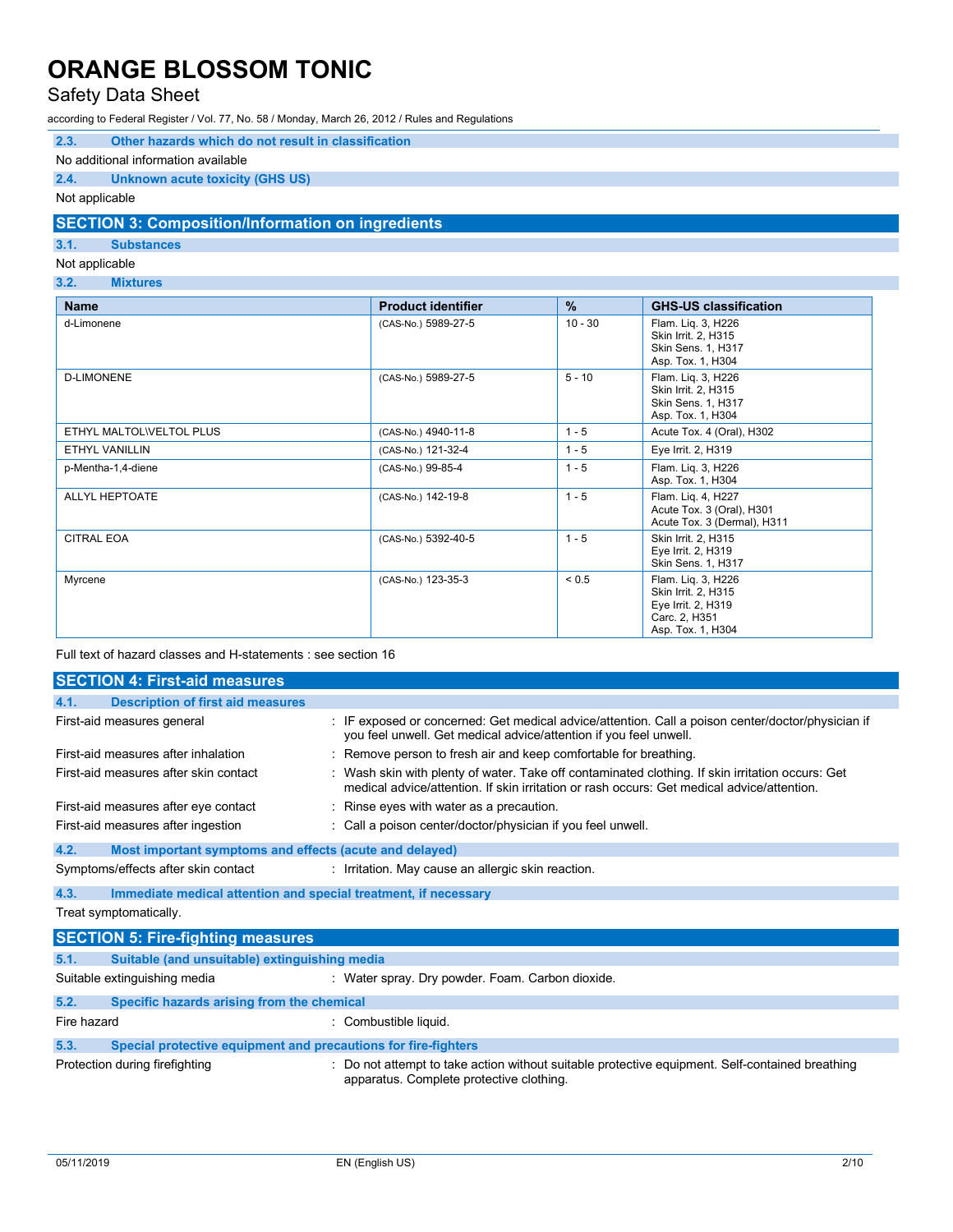### Safety Data Sheet

according to Federal Register / Vol. 77, No. 58 / Monday, March 26, 2012 / Rules and Regulations

| <b>SECTION 6: Accidental release measures</b> |                                                                     |                                                                                                                                                                                                                                                                                                                                                                                                  |
|-----------------------------------------------|---------------------------------------------------------------------|--------------------------------------------------------------------------------------------------------------------------------------------------------------------------------------------------------------------------------------------------------------------------------------------------------------------------------------------------------------------------------------------------|
| 6.1.                                          | Personal precautions, protective equipment and emergency procedures |                                                                                                                                                                                                                                                                                                                                                                                                  |
| 6.1.1.                                        | For non-emergency personnel<br>Emergency procedures                 | : Ventilate spillage area. No open flames, no sparks, and no smoking. Avoid contact with skin<br>and eyes. Avoid breathing dust/fume/gas/mist/vapors/spray.                                                                                                                                                                                                                                      |
| 6.1.2.                                        | For emergency responders<br>Protective equipment                    | : Do not attempt to take action without suitable protective equipment. For further information<br>refer to section 8: "Exposure controls/personal protection".                                                                                                                                                                                                                                   |
| 6.2.                                          | <b>Environmental precautions</b>                                    |                                                                                                                                                                                                                                                                                                                                                                                                  |
|                                               | Avoid release to the environment.                                   |                                                                                                                                                                                                                                                                                                                                                                                                  |
| 6.3.                                          | Methods and material for containment and cleaning up                |                                                                                                                                                                                                                                                                                                                                                                                                  |
|                                               | Methods for cleaning up                                             | : Take up liquid spill into absorbent material. Notify authorities if product enters sewers or public<br>waters.                                                                                                                                                                                                                                                                                 |
| Other information                             |                                                                     | Dispose of materials or solid residues at an authorized site.                                                                                                                                                                                                                                                                                                                                    |
| 6.4.                                          | <b>Reference to other sections</b>                                  |                                                                                                                                                                                                                                                                                                                                                                                                  |
|                                               | For further information refer to section 13.                        |                                                                                                                                                                                                                                                                                                                                                                                                  |
|                                               | <b>SECTION 7: Handling and storage</b>                              |                                                                                                                                                                                                                                                                                                                                                                                                  |
| 7.1.                                          | <b>Precautions for safe handling</b>                                |                                                                                                                                                                                                                                                                                                                                                                                                  |
|                                               | Precautions for safe handling                                       | Ensure good ventilation of the work station. Keep away from heat, hot surfaces, sparks, open<br>flames and other ignition sources. No smoking. Wear personal protective equipment. Obtain<br>special instructions before use. Do not handle until all safety precautions have been read and<br>understood. Avoid contact with skin and eyes. Avoid breathing<br>dust/fume/gas/mist/vapors/spray. |
|                                               | Hygiene measures                                                    | Wash contaminated clothing before reuse. Contaminated work clothing should not be allowed<br>out of the workplace. Do not eat, drink or smoke when using this product. Always wash hands<br>after handling the product.                                                                                                                                                                          |
| 7.2.                                          | Conditions for safe storage, including any incompatibilities        |                                                                                                                                                                                                                                                                                                                                                                                                  |
|                                               | Storage conditions                                                  | : Store in a well-ventilated place. Keep cool. Store locked up.                                                                                                                                                                                                                                                                                                                                  |
|                                               | <b>SECTION 8: Exposure controls/personal protection</b>             |                                                                                                                                                                                                                                                                                                                                                                                                  |

|                | <b>PULD FIOR 0. EXPOSURE CONTROLS PETS</b> |  |
|----------------|--------------------------------------------|--|
|                |                                            |  |
| R <sub>1</sub> | Control narameters                         |  |

| v.<br><b>OUTROL DRIGHTOLOGY</b> |                                      |                                                                                                                         |
|---------------------------------|--------------------------------------|-------------------------------------------------------------------------------------------------------------------------|
| ALLYL HEPTOATE (142-19-8)       |                                      |                                                                                                                         |
| Not applicable                  |                                      |                                                                                                                         |
| <b>CITRAL EOA (5392-40-5)</b>   |                                      |                                                                                                                         |
| <b>ACGIH</b>                    | Local name                           | Citral                                                                                                                  |
| <b>ACGIH</b>                    | ACGIH TWA (ppm)                      | 5 ppm (IFV - Inhalable fraction and vapor)                                                                              |
| <b>ACGIH</b>                    | Remark (ACGIH)                       | TLV® Basis: Body weight eff; URT irr; eye dam.<br>Notations: Skin; DSEN; A4 (Not classifiable as a<br>Human Carcinogen) |
| <b>ACGIH</b>                    | Regulatory reference                 | ACGIH 2018                                                                                                              |
|                                 | ETHYL MALTOL\VELTOL PLUS (4940-11-8) |                                                                                                                         |
| Not applicable                  |                                      |                                                                                                                         |
| ETHYL VANILLIN (121-32-4)       |                                      |                                                                                                                         |
| Not applicable                  |                                      |                                                                                                                         |
| d-Limonene (5989-27-5)          |                                      |                                                                                                                         |
| Not applicable                  |                                      |                                                                                                                         |
| Myrcene (123-35-3)              |                                      |                                                                                                                         |
| Not applicable                  |                                      |                                                                                                                         |
| p-Mentha-1,4-diene (99-85-4)    |                                      |                                                                                                                         |
| Not applicable                  |                                      |                                                                                                                         |
| D-LIMONENE (5989-27-5)          |                                      |                                                                                                                         |
| Not applicable                  |                                      |                                                                                                                         |
| 05/11/2019                      | EN (English US)                      | 3/10                                                                                                                    |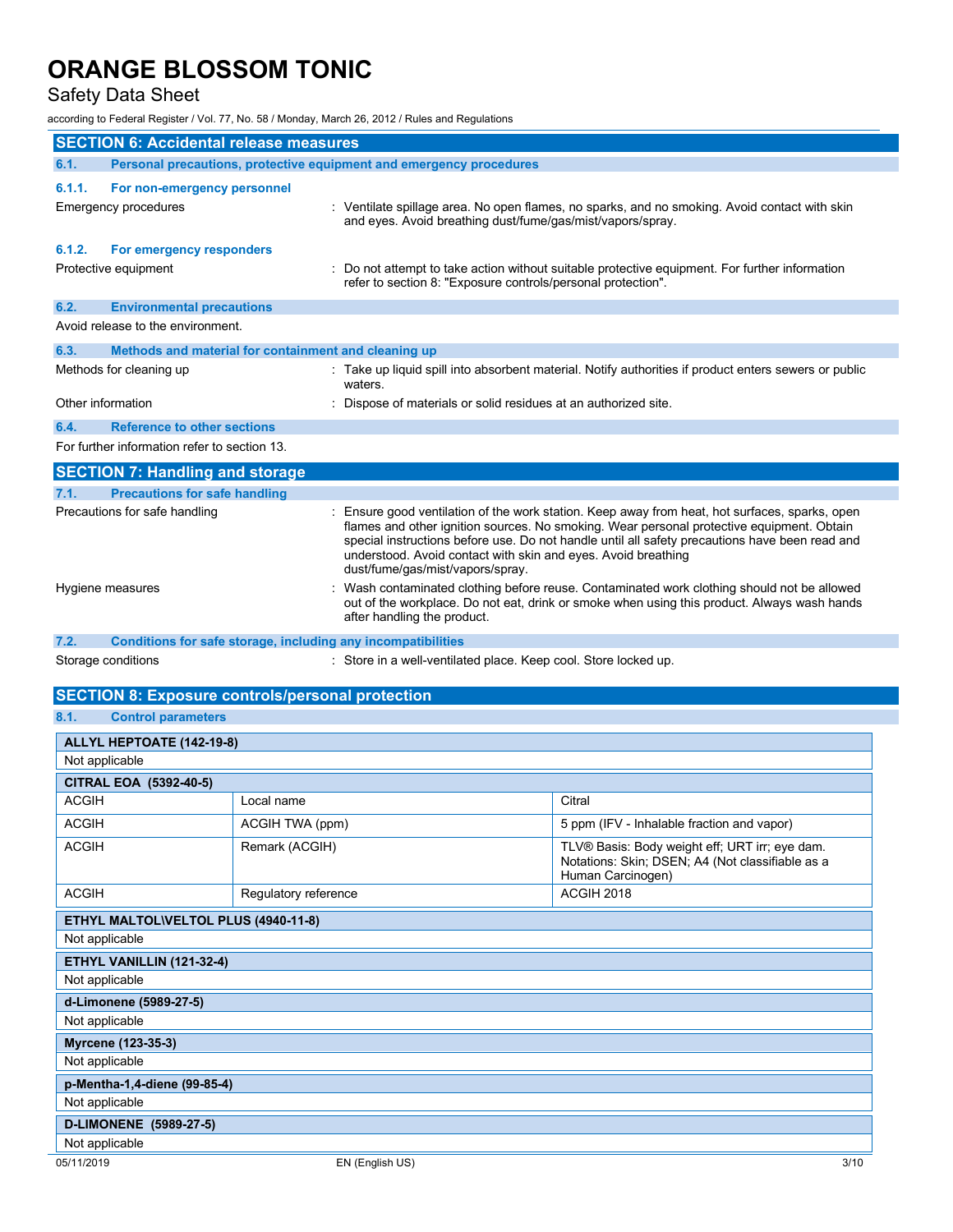### Safety Data Sheet

according to Federal Register / Vol. 77, No. 58 / Monday, March 26, 2012 / Rules and Regulations

| 8.2. | Appropriate engineering controls                                    |                                                                                       |
|------|---------------------------------------------------------------------|---------------------------------------------------------------------------------------|
|      | Appropriate engineering controls<br>Environmental exposure controls | : Ensure good ventilation of the work station.<br>: Avoid release to the environment. |
| 8.3. | Individual protection measures/Personal protective equipment        |                                                                                       |

### **Hand protection:**

Protective gloves

#### **Eye protection:**

Safety glasses

#### **Skin and body protection:**

Wear suitable protective clothing

#### **Respiratory protection:**

In case of insufficient ventilation, wear suitable respiratory equipment

| <b>SECTION 9: Physical and chemical properties</b>            |                                                                                                                                                                                                                                                                                                                                      |  |
|---------------------------------------------------------------|--------------------------------------------------------------------------------------------------------------------------------------------------------------------------------------------------------------------------------------------------------------------------------------------------------------------------------------|--|
| Information on basic physical and chemical properties<br>9.1. |                                                                                                                                                                                                                                                                                                                                      |  |
| Physical state                                                | : Liquid                                                                                                                                                                                                                                                                                                                             |  |
| Color                                                         | : Mixture contains one or more component(s) which have the following colour(s):<br>Colourless Colourless to light yellow On exposure to air: yellow Colourless to light amber White<br>White to off-white                                                                                                                            |  |
| Odor                                                          | : There may be no odour warning properties, odour is subjective and inadequate to warn of<br>overexposure.<br>Mixture contains one or more component(s) which have the following odour:<br>Fruity odour Aromatic odour Mild odour Strong odour Lemon odour Floral odour Sweet odour<br>Characteristic odour Pleasant odour Odourless |  |
| Odor threshold                                                | : No data available                                                                                                                                                                                                                                                                                                                  |  |
| рH                                                            | : No data available                                                                                                                                                                                                                                                                                                                  |  |
| Melting point                                                 | : Not applicable                                                                                                                                                                                                                                                                                                                     |  |
| Freezing point                                                | No data available                                                                                                                                                                                                                                                                                                                    |  |
| Boiling point                                                 | : No data available                                                                                                                                                                                                                                                                                                                  |  |
| Flash point                                                   | : 60.9 °C                                                                                                                                                                                                                                                                                                                            |  |
| Relative evaporation rate (butyl acetate=1)                   | : No data available                                                                                                                                                                                                                                                                                                                  |  |
| Flammability (solid, gas)                                     | : Not applicable.                                                                                                                                                                                                                                                                                                                    |  |
| Vapor pressure                                                | : No data available                                                                                                                                                                                                                                                                                                                  |  |
| Relative vapor density at 20 °C                               | No data available                                                                                                                                                                                                                                                                                                                    |  |
| Relative density                                              | : No data available                                                                                                                                                                                                                                                                                                                  |  |
| Solubility                                                    | : No data available                                                                                                                                                                                                                                                                                                                  |  |
| Log Pow                                                       | No data available                                                                                                                                                                                                                                                                                                                    |  |
| Auto-ignition temperature                                     | : No data available                                                                                                                                                                                                                                                                                                                  |  |
| Decomposition temperature                                     | : No data available                                                                                                                                                                                                                                                                                                                  |  |
| Viscosity, kinematic                                          | No data available                                                                                                                                                                                                                                                                                                                    |  |
| Viscosity, dynamic                                            | : No data available                                                                                                                                                                                                                                                                                                                  |  |
| <b>Explosion limits</b>                                       | No data available                                                                                                                                                                                                                                                                                                                    |  |
| <b>Explosive properties</b>                                   | No data available                                                                                                                                                                                                                                                                                                                    |  |
| Oxidizing properties                                          | : No data available                                                                                                                                                                                                                                                                                                                  |  |
| 9.2.<br><b>Other information</b>                              |                                                                                                                                                                                                                                                                                                                                      |  |
| No additional information available                           |                                                                                                                                                                                                                                                                                                                                      |  |

### **SECTION 10: Stability and reactivity 10.1. Reactivity**

The product is non-reactive under normal conditions of use, storage and transport.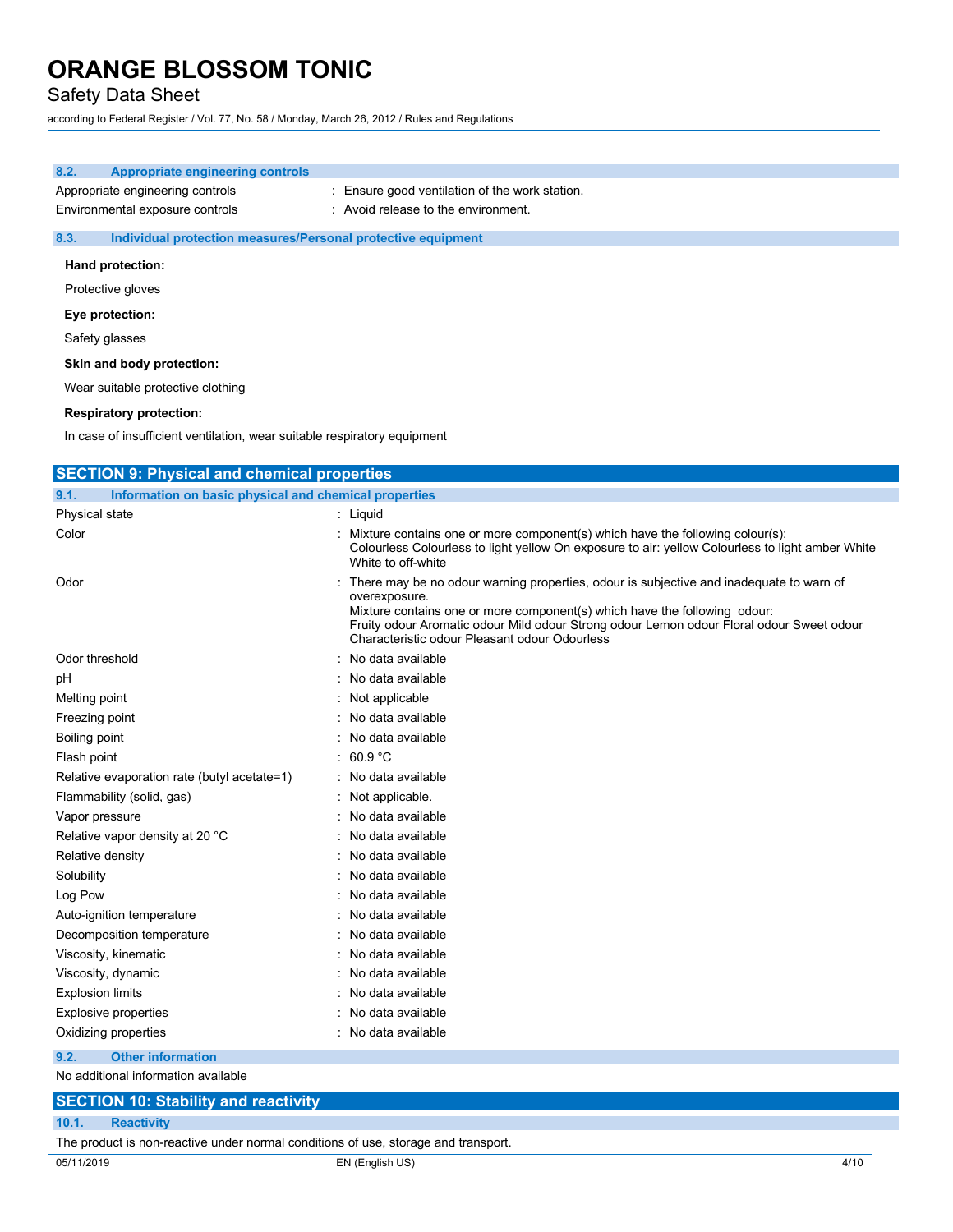### Safety Data Sheet

according to Federal Register / Vol. 77, No. 58 / Monday, March 26, 2012 / Rules and Regulations

#### **10.2. Chemical stability**

Stable under normal conditions.

#### **10.3. Possibility of hazardous reactions**

No dangerous reactions known under normal conditions of use.

### **10.4. Conditions to avoid**

Avoid contact with hot surfaces. Heat. No flames, no sparks. Eliminate all sources of ignition.

### **10.5. Incompatible materials**

No additional information available

### **10.6. Hazardous decomposition products**

Under normal conditions of storage and use, hazardous decomposition products should not be produced.

| <b>SECTION 11: Toxicological information</b>  |                                        |
|-----------------------------------------------|----------------------------------------|
| 11.1.<br>Information on toxicological effects |                                        |
| Acute toxicity (oral)                         | : Not classified                       |
| Acute toxicity (dermal)                       | : Not classified                       |
| Acute toxicity (inhalation)                   | : Not classified                       |
| Skin corrosion/irritation                     | : Causes skin irritation.              |
| Serious eye damage/irritation                 | : Not classified                       |
| Respiratory or skin sensitization             | : May cause an allergic skin reaction. |
| Germ cell mutagenicity                        | : Not classified                       |
| Carcinogenicity                               | Suspected of causing cancer.           |

### **d-Limonene (5989-27-5)**  IARC group 3 - Not classifiable

| Myrcene (123-35-3)                                    |                                                    |
|-------------------------------------------------------|----------------------------------------------------|
| IARC group                                            | 2B - Possibly carcinogenic to humans               |
| D-LIMONENE (5989-27-5)                                |                                                    |
| IARC group                                            | 3 - Not classifiable                               |
| Reproductive toxicity                                 | : Not classified                                   |
| Specific target organ toxicity – single exposure      | : Not classified                                   |
| Specific target organ toxicity – repeated<br>exposure | : Not classified                                   |
| Aspiration hazard                                     | : Not classified                                   |
| Viscosity, kinematic                                  | : No data available                                |
| Symptoms/effects after skin contact                   | : Irritation. May cause an allergic skin reaction. |

|                          | <b>SECTION 12: Ecological information</b>                                                                               |
|--------------------------|-------------------------------------------------------------------------------------------------------------------------|
| 12.1.<br><b>Toxicity</b> |                                                                                                                         |
| Ecology - general        | The product is not considered harmful to aquatic organisms or to cause long-term adverse<br>effects in the environment. |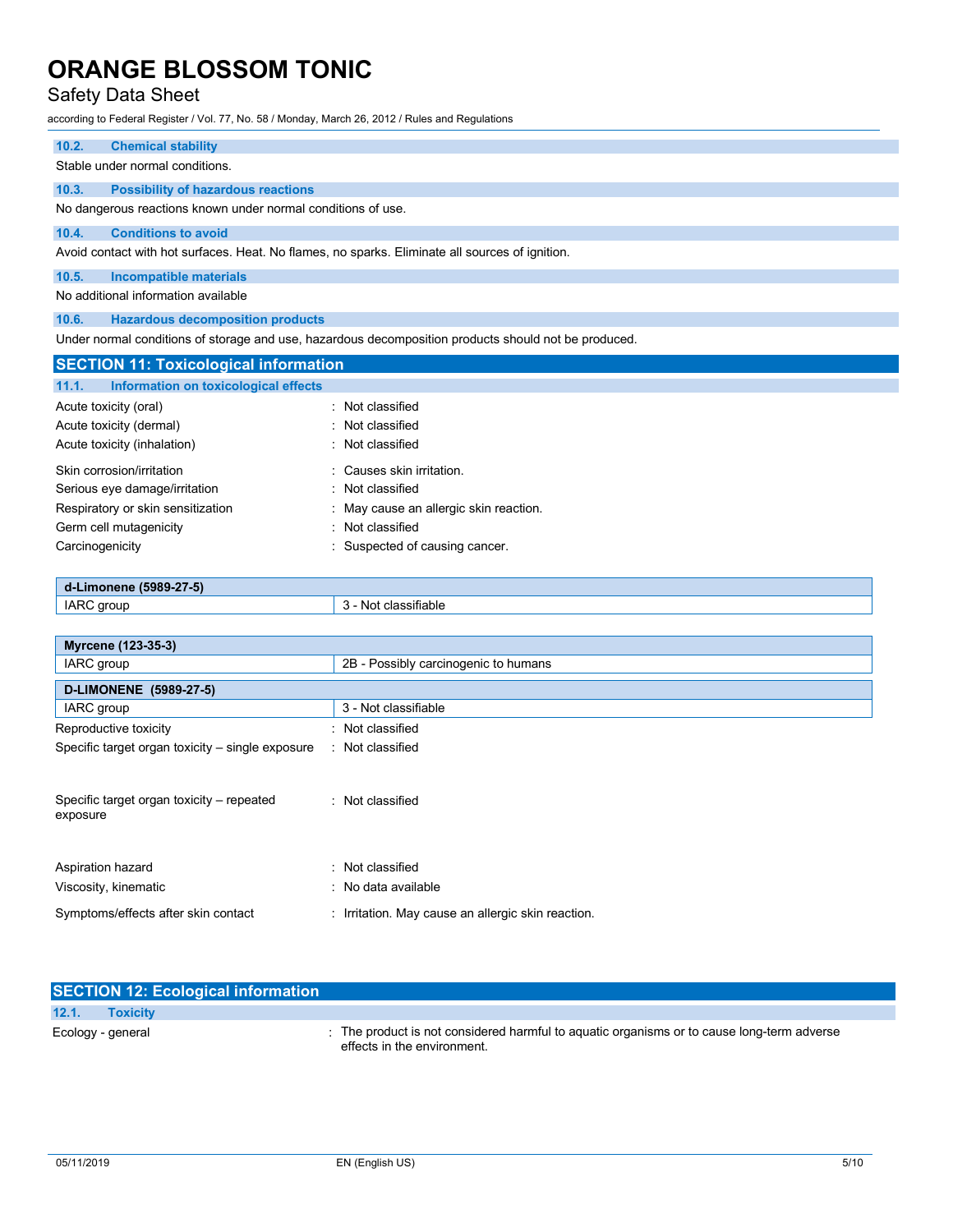Safety Data Sheet

according to Federal Register / Vol. 77, No. 58 / Monday, March 26, 2012 / Rules and Regulations

| ETHYL VANILLIN (121-32-4) |                                                                                                                                            |
|---------------------------|--------------------------------------------------------------------------------------------------------------------------------------------|
| LC50 fish 1               | 87.6 mg/l (Equivalent or similar to OECD 203, 96 h, Pimephales promelas, Flow-through<br>system, Fresh water, Experimental value)          |
| EC50 Daphnia 1            | 36.79 mg/l (OECD 202: Daphnia sp. Acute Immobilisation Test, 48 h, Daphnia magna, Static<br>system, Fresh water, Read-across, GLP)         |
| ErC50 (algae)             | 120 mg/l (OECD 201: Alga, Growth Inhibition Test, 72 h, Pseudokirchneriella subcapitata,<br>Static system, Fresh water, Read-across, GLP)  |
| d-Limonene (5989-27-5)    |                                                                                                                                            |
| LC50 fish 1               | 720 µg/l (OECD 203: Fish, Acute Toxicity Test, 96 h, Pimephales promelas, Flow-through<br>system, Fresh water, Experimental value, Lethal) |
| EC50 Daphnia 1            | 0.36 mg/l (OECD 202: Daphnia sp. Acute Immobilisation Test, 48 h, Daphnia magna, Static<br>system, Fresh water, Experimental value, GLP)   |
|                           |                                                                                                                                            |
| D-LIMONENE (5989-27-5)    |                                                                                                                                            |
| LC50 fish 1               | 720 µg/l (OECD 203: Fish, Acute Toxicity Test, 96 h, Pimephales promelas, Flow-through<br>system, Fresh water, Experimental value, Lethal) |
| EC50 Daphnia 1            | 0.36 mg/l (OECD 202: Daphnia sp. Acute Immobilisation Test, 48 h, Daphnia magna, Static<br>system, Fresh water, Experimental value, GLP)   |

### **12.2. Persistence and degradability**

| Biodegradability in water: no data available. |
|-----------------------------------------------|
|                                               |
| Readily biodegradable in water.               |
| 1.81 g $O_2$ /g substance                     |
| 0.529 (5 day(s), Literature study)            |
|                                               |
| Readily biodegradable in water.               |
| 3.29 g $O2/g$ substance                       |
|                                               |
|                                               |
| Readily biodegradable in water.               |
| 3.29 q $O2/q$ substance                       |
|                                               |

### **12.3. Bioaccumulative potential**

| ETHYL MALTOL\VELTOL PLUS (4940-11-8) |                                                                                                              |  |
|--------------------------------------|--------------------------------------------------------------------------------------------------------------|--|
| Bioaccumulative potential            | No bioaccumulation data available.                                                                           |  |
| ETHYL VANILLIN (121-32-4)            |                                                                                                              |  |
| Log Pow                              | 1.58 (Experimental value, Equivalent or similar to OECD 107, 25 °C)                                          |  |
| Bioaccumulative potential            | Low potential for bioaccumulation (Log Kow $<$ 4).                                                           |  |
| d-Limonene (5989-27-5)               |                                                                                                              |  |
| BCF fish 1                           | 864.8 - 1022 (Pisces, QSAR, Fresh weight)                                                                    |  |
| Log Pow                              | 4.38 (Experimental value, OECD 117: Partition Coefficient (n-octanol/water), HPLC method,<br>$37^{\circ}$ C) |  |
| Bioaccumulative potential            | Potential for bioaccumulation (4 $\geq$ Log Kow $\leq$ 5).                                                   |  |
| D-LIMONENE (5989-27-5)               |                                                                                                              |  |
| BCF fish 1                           | 864.8 - 1022 (Pisces, QSAR, Fresh weight)                                                                    |  |
| Log Pow                              | 4.38 (Experimental value, OECD 117: Partition Coefficient (n-octanol/water), HPLC method,<br>$37^{\circ}$ C) |  |
| Bioaccumulative potential            | Potential for bioaccumulation (4 $\geq$ Log Kow $\leq$ 5).                                                   |  |
| 12.4.<br><b>Mobility in soil</b>     |                                                                                                              |  |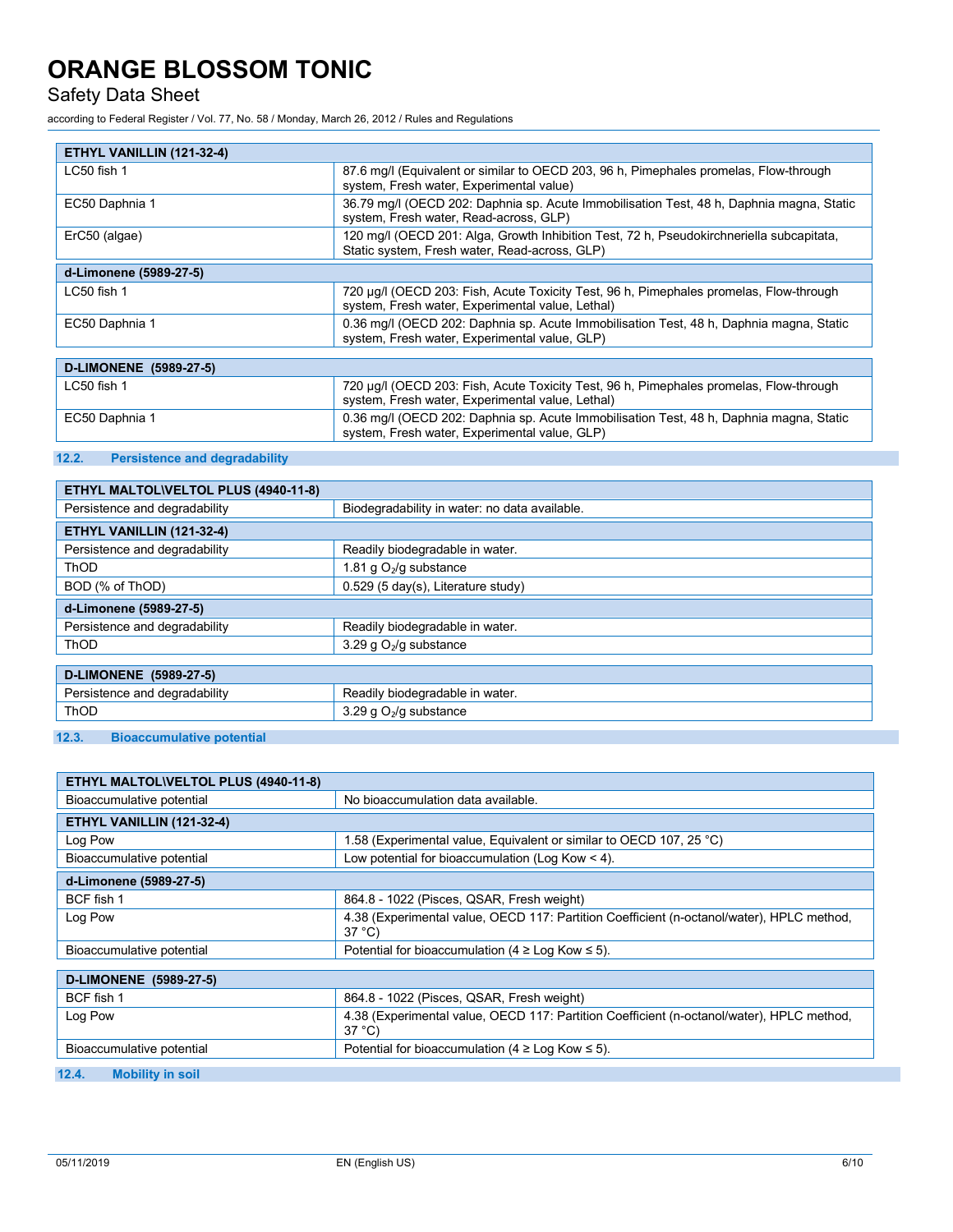### Safety Data Sheet

according to Federal Register / Vol. 77, No. 58 / Monday, March 26, 2012 / Rules and Regulations

| ETHYL VANILLIN (121-32-4)                                              |  |
|------------------------------------------------------------------------|--|
| 3.092 (log Koc, Equivalent or similar to OECD 106, Experimental value) |  |
| Low potential for mobility in soil.                                    |  |
| d-Limonene (5989-27-5)                                                 |  |
| Adsorbs into the soil.                                                 |  |
|                                                                        |  |
| Adsorbs into the soil.                                                 |  |
|                                                                        |  |
|                                                                        |  |

No additional information available

| <b>SECTION 13: Disposal considerations</b>                          |                                                                                                              |
|---------------------------------------------------------------------|--------------------------------------------------------------------------------------------------------------|
| 13.1.<br><b>Disposal methods</b>                                    |                                                                                                              |
| Waste treatment methods                                             | Dispose of contents/container in accordance with licensed collector's sorting instructions.                  |
| <b>SECTION 14: Transport information</b>                            |                                                                                                              |
| <b>Department of Transportation (DOT)</b><br>In accordance with DOT |                                                                                                              |
| Transport document description<br>UN-No.(DOT)                       | : UN3082 Environmentally hazardous substances, liquid, n.o.s. (Orange peel, sweet oil), 9, III<br>: $UN3082$ |
| Proper Shipping Name (DOT)                                          | Environmentally hazardous substances, liquid, n.o.s.<br>Orange peel, sweet oil                               |
| Class (DOT)                                                         | $\div$ 9 - Class 9 - Miscellaneous hazardous material 49 CFR 173.140                                         |
| Packing group (DOT)                                                 | : III - Minor Danger                                                                                         |
| Hazard labels (DOT)                                                 | : 9 - Class 9 (Miscellaneous dangerous materials)                                                            |
| DOT Packaging Non Bulk (49 CFR 173.xxx)                             | : 203                                                                                                        |
| DOT Packaging Bulk (49 CFR 173.xxx)                                 | : 241                                                                                                        |
| DOT Symbols                                                         | : G - Identifies PSN requiring a technical name                                                              |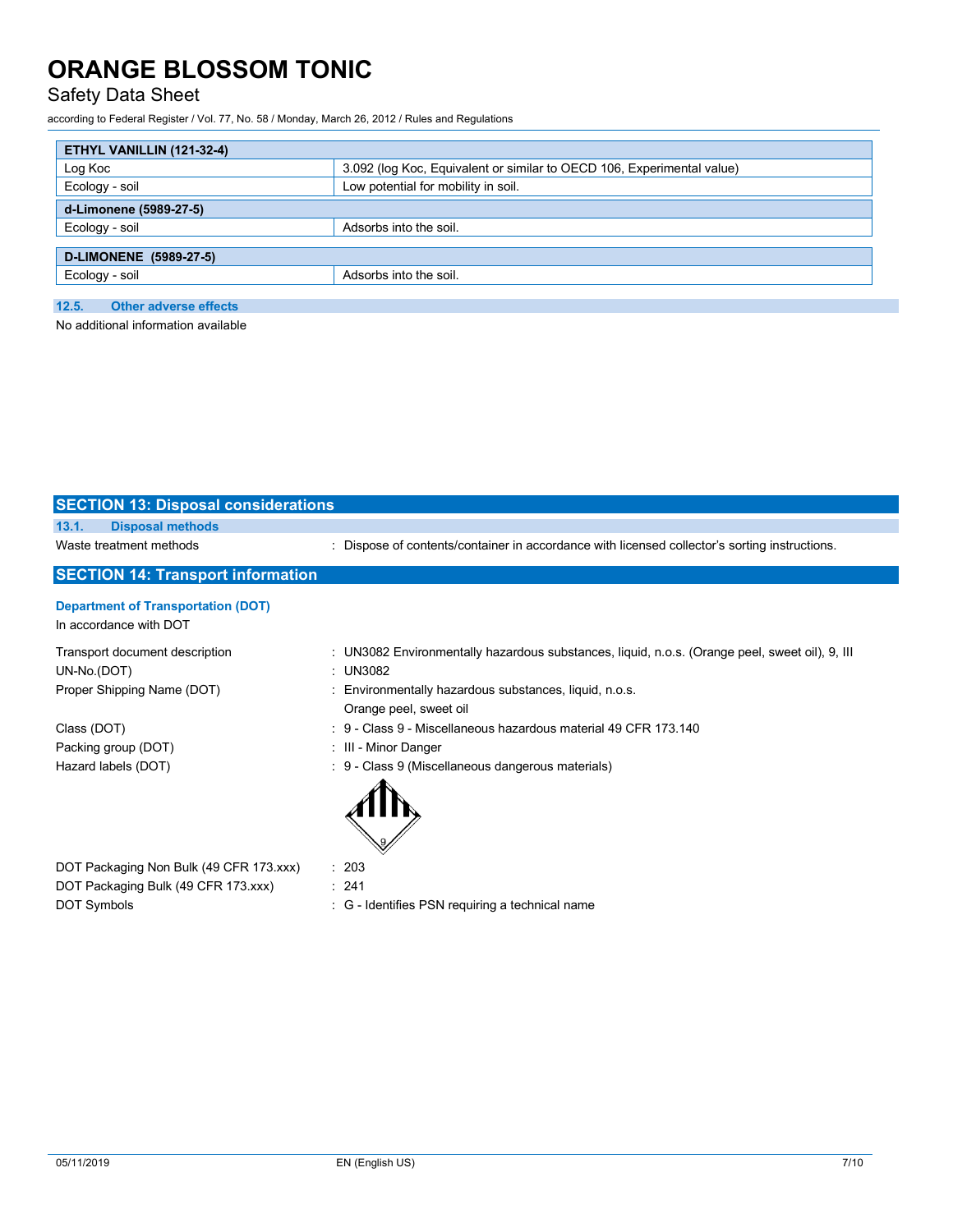### Safety Data Sheet

according to Federal Register / Vol. 77, No. 58 / Monday, March 26, 2012 / Rules and Regulations

| DOT Special Provisions (49 CFR 172.102)<br>DOT Packaging Exceptions (49 CFR 173.xxx)<br>DOT Quantity Limitations Passenger aircraft/rail : No limit | : 8 - A hazardous substance that is not a hazardous waste may be shipped under the shipping<br>description "Other regulated substances, liquid or solid, n.o.s.", as appropriate. In addition, for<br>solid materials, special provision B54 applies.<br>146 - This description may be used for a material that poses a hazard to the environment but<br>does not meet the definition for a hazardous waste or a hazardous substance, as defined in<br>171.8 of this subchapter, or any hazard class as defined in Part 173 of this subchapter, if it is<br>designated as environmentally hazardous by the Competent Authority of the country of origin,<br>transit or destination.<br>173 - An appropriate generic entry may be used for this material.<br>335 - Mixtures of solids that are not subject to this subchapter and environmentally hazardous<br>liquids or solids may be classified as "Environmentally hazardous substances, solid, n.o.s,"<br>UN3077 and may be transported under this entry, provided there is no free liquid visible at the<br>time the material is loaded or at the time the packaging or transport unit is closed. Each<br>transport unit must be leak-proof when used as bulk packaging.<br>IB3 - Authorized IBCs: Metal (31A, 31B and 31N); Rigid plastics (31H1 and 31H2); Composite<br>(31HZ1 and 31HA2, 31HB2, 31HN2, 31HD2 and 31HH2). Additional Requirement: Only liquids<br>with a vapor pressure less than or equal to 110 kPa at 50 C (1.1 bar at 122 F), or 130 kPa at 55<br>C (1.3 bar at 131 F) are authorized, except for UN2672 (also see Special Provision IP8 in Table<br>2 for UN2672).<br>T4 - 2.65 178.274(d)(2) Normal 178.275(d)(3)<br>TP1 - The maximum degree of filling must not exceed the degree of filling determined by the<br>following: Degree of filling = $97 / 1 + a$ (tr - tf) Where: tr is the maximum mean bulk temperature<br>during transport, and if is the temperature in degrees celsius of the liquid during filling.<br>TP29 - A portable tank having a minimum test pressure of 1.5 bar (150.0 kPa) may be used<br>provided the calculated test pressure is 1.5 bar or less based on the MAWP of the hazardous<br>materials, as defined in 178.275 of this subchapter, where the test pressure is 1.5 times the<br>MAWP.<br>$\therefore$ 155 |
|-----------------------------------------------------------------------------------------------------------------------------------------------------|--------------------------------------------------------------------------------------------------------------------------------------------------------------------------------------------------------------------------------------------------------------------------------------------------------------------------------------------------------------------------------------------------------------------------------------------------------------------------------------------------------------------------------------------------------------------------------------------------------------------------------------------------------------------------------------------------------------------------------------------------------------------------------------------------------------------------------------------------------------------------------------------------------------------------------------------------------------------------------------------------------------------------------------------------------------------------------------------------------------------------------------------------------------------------------------------------------------------------------------------------------------------------------------------------------------------------------------------------------------------------------------------------------------------------------------------------------------------------------------------------------------------------------------------------------------------------------------------------------------------------------------------------------------------------------------------------------------------------------------------------------------------------------------------------------------------------------------------------------------------------------------------------------------------------------------------------------------------------------------------------------------------------------------------------------------------------------------------------------------------------------------------------------------------------------------------------------------------------------------------------------------------------------------------------------------------------------|
| (49 CFR 173.27)<br>DOT Quantity Limitations Cargo aircraft only (49 : No limit<br>CFR 175.75)                                                       |                                                                                                                                                                                                                                                                                                                                                                                                                                                                                                                                                                                                                                                                                                                                                                                                                                                                                                                                                                                                                                                                                                                                                                                                                                                                                                                                                                                                                                                                                                                                                                                                                                                                                                                                                                                                                                                                                                                                                                                                                                                                                                                                                                                                                                                                                                                                |
| DOT Vessel Stowage Location                                                                                                                         | : A - The material may be stowed "on deck" or "under deck" on a cargo vessel and on a<br>passenger vessel.                                                                                                                                                                                                                                                                                                                                                                                                                                                                                                                                                                                                                                                                                                                                                                                                                                                                                                                                                                                                                                                                                                                                                                                                                                                                                                                                                                                                                                                                                                                                                                                                                                                                                                                                                                                                                                                                                                                                                                                                                                                                                                                                                                                                                     |
| Emergency Response Guide (ERG) Number                                                                                                               | : 171                                                                                                                                                                                                                                                                                                                                                                                                                                                                                                                                                                                                                                                                                                                                                                                                                                                                                                                                                                                                                                                                                                                                                                                                                                                                                                                                                                                                                                                                                                                                                                                                                                                                                                                                                                                                                                                                                                                                                                                                                                                                                                                                                                                                                                                                                                                          |
| Other information                                                                                                                                   | : No supplementary information available.                                                                                                                                                                                                                                                                                                                                                                                                                                                                                                                                                                                                                                                                                                                                                                                                                                                                                                                                                                                                                                                                                                                                                                                                                                                                                                                                                                                                                                                                                                                                                                                                                                                                                                                                                                                                                                                                                                                                                                                                                                                                                                                                                                                                                                                                                      |
| <b>Transportation of Dangerous Goods</b>                                                                                                            |                                                                                                                                                                                                                                                                                                                                                                                                                                                                                                                                                                                                                                                                                                                                                                                                                                                                                                                                                                                                                                                                                                                                                                                                                                                                                                                                                                                                                                                                                                                                                                                                                                                                                                                                                                                                                                                                                                                                                                                                                                                                                                                                                                                                                                                                                                                                |
| Not applicable                                                                                                                                      |                                                                                                                                                                                                                                                                                                                                                                                                                                                                                                                                                                                                                                                                                                                                                                                                                                                                                                                                                                                                                                                                                                                                                                                                                                                                                                                                                                                                                                                                                                                                                                                                                                                                                                                                                                                                                                                                                                                                                                                                                                                                                                                                                                                                                                                                                                                                |
| <b>Transport by sea</b>                                                                                                                             |                                                                                                                                                                                                                                                                                                                                                                                                                                                                                                                                                                                                                                                                                                                                                                                                                                                                                                                                                                                                                                                                                                                                                                                                                                                                                                                                                                                                                                                                                                                                                                                                                                                                                                                                                                                                                                                                                                                                                                                                                                                                                                                                                                                                                                                                                                                                |
| Transport document description (IMDG)                                                                                                               | : UN 3082 ENVIRONMENTALLY HAZARDOUS SUBSTANCE, LIQUID, N.O.S. (Orange peel,<br>sweet oil), 9, III                                                                                                                                                                                                                                                                                                                                                                                                                                                                                                                                                                                                                                                                                                                                                                                                                                                                                                                                                                                                                                                                                                                                                                                                                                                                                                                                                                                                                                                                                                                                                                                                                                                                                                                                                                                                                                                                                                                                                                                                                                                                                                                                                                                                                              |
| UN-No. (IMDG)                                                                                                                                       | .3082                                                                                                                                                                                                                                                                                                                                                                                                                                                                                                                                                                                                                                                                                                                                                                                                                                                                                                                                                                                                                                                                                                                                                                                                                                                                                                                                                                                                                                                                                                                                                                                                                                                                                                                                                                                                                                                                                                                                                                                                                                                                                                                                                                                                                                                                                                                          |
| Proper Shipping Name (IMDG)                                                                                                                         | : ENVIRONMENTALLY HAZARDOUS SUBSTANCE, LIQUID, N.O.S.                                                                                                                                                                                                                                                                                                                                                                                                                                                                                                                                                                                                                                                                                                                                                                                                                                                                                                                                                                                                                                                                                                                                                                                                                                                                                                                                                                                                                                                                                                                                                                                                                                                                                                                                                                                                                                                                                                                                                                                                                                                                                                                                                                                                                                                                          |
| Class (IMDG)                                                                                                                                        | : 9 - Miscellaneous dangerous substances and articles                                                                                                                                                                                                                                                                                                                                                                                                                                                                                                                                                                                                                                                                                                                                                                                                                                                                                                                                                                                                                                                                                                                                                                                                                                                                                                                                                                                                                                                                                                                                                                                                                                                                                                                                                                                                                                                                                                                                                                                                                                                                                                                                                                                                                                                                          |
| Packing group (IMDG)                                                                                                                                | : III - substances presenting low danger                                                                                                                                                                                                                                                                                                                                                                                                                                                                                                                                                                                                                                                                                                                                                                                                                                                                                                                                                                                                                                                                                                                                                                                                                                                                                                                                                                                                                                                                                                                                                                                                                                                                                                                                                                                                                                                                                                                                                                                                                                                                                                                                                                                                                                                                                       |
| Limited quantities (IMDG)                                                                                                                           | : 5L                                                                                                                                                                                                                                                                                                                                                                                                                                                                                                                                                                                                                                                                                                                                                                                                                                                                                                                                                                                                                                                                                                                                                                                                                                                                                                                                                                                                                                                                                                                                                                                                                                                                                                                                                                                                                                                                                                                                                                                                                                                                                                                                                                                                                                                                                                                           |
| <b>Air transport</b>                                                                                                                                |                                                                                                                                                                                                                                                                                                                                                                                                                                                                                                                                                                                                                                                                                                                                                                                                                                                                                                                                                                                                                                                                                                                                                                                                                                                                                                                                                                                                                                                                                                                                                                                                                                                                                                                                                                                                                                                                                                                                                                                                                                                                                                                                                                                                                                                                                                                                |
| Transport document description (IATA)                                                                                                               | : UN 3082 Environmentally hazardous substance, liquid, n.o.s. (Orange peel, sweet oil), 9, III                                                                                                                                                                                                                                                                                                                                                                                                                                                                                                                                                                                                                                                                                                                                                                                                                                                                                                                                                                                                                                                                                                                                                                                                                                                                                                                                                                                                                                                                                                                                                                                                                                                                                                                                                                                                                                                                                                                                                                                                                                                                                                                                                                                                                                 |
| UN-No. (IATA)                                                                                                                                       | : 3082                                                                                                                                                                                                                                                                                                                                                                                                                                                                                                                                                                                                                                                                                                                                                                                                                                                                                                                                                                                                                                                                                                                                                                                                                                                                                                                                                                                                                                                                                                                                                                                                                                                                                                                                                                                                                                                                                                                                                                                                                                                                                                                                                                                                                                                                                                                         |
| Proper Shipping Name (IATA)                                                                                                                         | : Environmentally hazardous substance, liquid, n.o.s.                                                                                                                                                                                                                                                                                                                                                                                                                                                                                                                                                                                                                                                                                                                                                                                                                                                                                                                                                                                                                                                                                                                                                                                                                                                                                                                                                                                                                                                                                                                                                                                                                                                                                                                                                                                                                                                                                                                                                                                                                                                                                                                                                                                                                                                                          |
| Class (IATA)                                                                                                                                        | : 9 - Miscellaneous Dangerous Goods                                                                                                                                                                                                                                                                                                                                                                                                                                                                                                                                                                                                                                                                                                                                                                                                                                                                                                                                                                                                                                                                                                                                                                                                                                                                                                                                                                                                                                                                                                                                                                                                                                                                                                                                                                                                                                                                                                                                                                                                                                                                                                                                                                                                                                                                                            |
| Packing group (IATA)                                                                                                                                | : III - Minor Danger                                                                                                                                                                                                                                                                                                                                                                                                                                                                                                                                                                                                                                                                                                                                                                                                                                                                                                                                                                                                                                                                                                                                                                                                                                                                                                                                                                                                                                                                                                                                                                                                                                                                                                                                                                                                                                                                                                                                                                                                                                                                                                                                                                                                                                                                                                           |
| OPTATIALLE: Dearlation: infearmath>                                                                                                                 |                                                                                                                                                                                                                                                                                                                                                                                                                                                                                                                                                                                                                                                                                                                                                                                                                                                                                                                                                                                                                                                                                                                                                                                                                                                                                                                                                                                                                                                                                                                                                                                                                                                                                                                                                                                                                                                                                                                                                                                                                                                                                                                                                                                                                                                                                                                                |

|  |                              | SECTION 15: Requisitory Information |
|--|------------------------------|-------------------------------------|
|  | 15.1. US Federal regulations |                                     |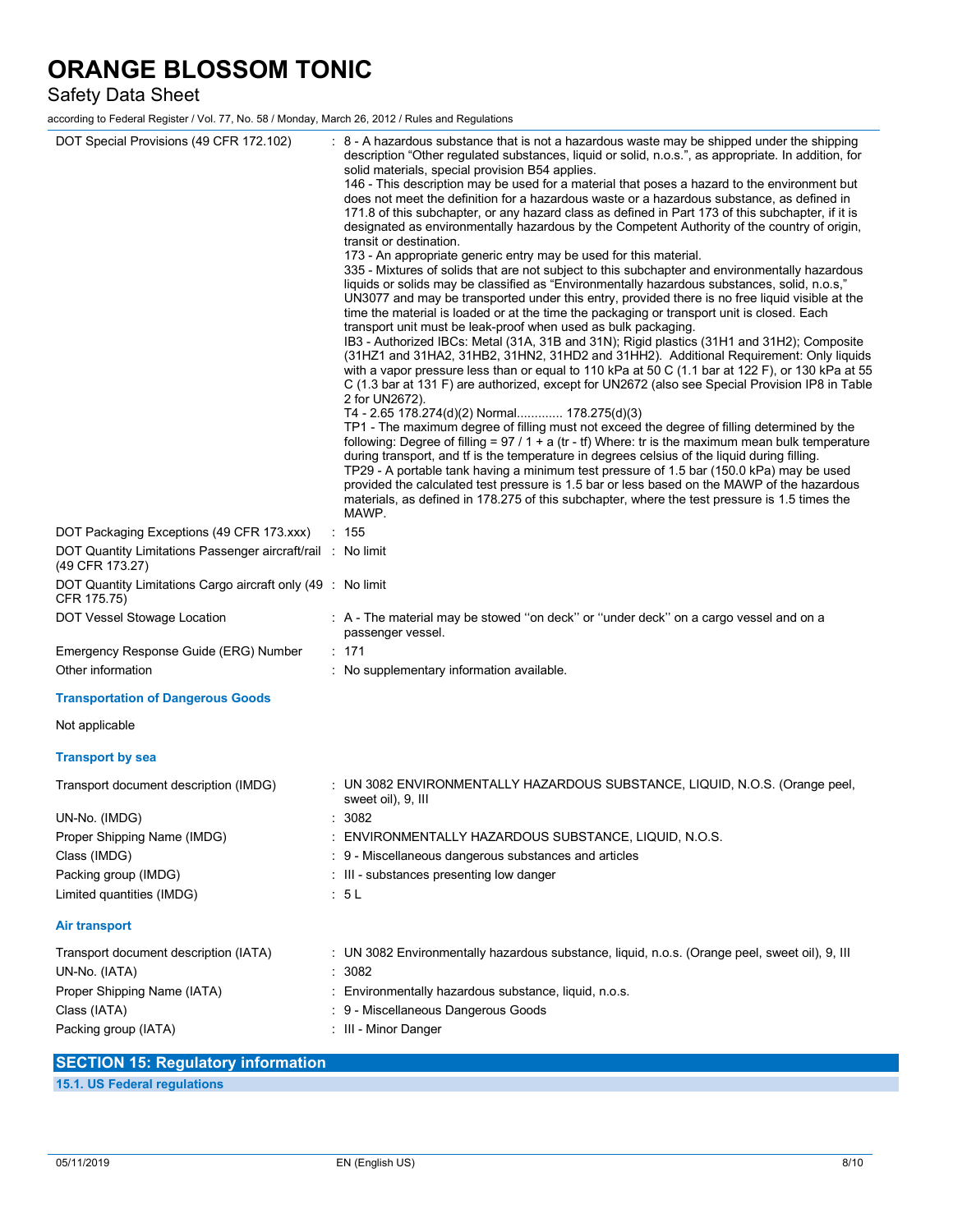### Safety Data Sheet

according to Federal Register / Vol. 77, No. 58 / Monday, March 26, 2012 / Rules and Regulations

All components of this product are listed, or excluded from listing, on the United States Environmental Protection Agency Toxic Substances Control Act (TSCA) inventory

This product or mixture is not known to contain a toxic chemical or chemicals in excess of the applicable de minimis concentration as specified in 40 CFR §372.38(a) subject to the reporting requirements of section 313 of Title III of the Superfund Amendments and Reauthorization Act of 1986 and 40 CFR Part 372.

#### **15.2. International regulations**

#### **CANADA**

| ALLYL HEPTOATE (142-19-8)                             |
|-------------------------------------------------------|
| Listed on the Canadian DSL (Domestic Substances List) |
| CITRAL EOA (5392-40-5)                                |
| Listed on the Canadian DSL (Domestic Substances List) |
| ETHYL MALTOL\VELTOL PLUS (4940-11-8)                  |
| Listed on the Canadian DSL (Domestic Substances List) |
| ETHYL VANILLIN (121-32-4)                             |
| Listed on the Canadian DSL (Domestic Substances List) |
| d-Limonene (5989-27-5)                                |
| Listed on the Canadian DSL (Domestic Substances List) |
|                                                       |
| Myrcene (123-35-3)                                    |
| Listed on the Canadian DSL (Domestic Substances List) |
| p-Mentha-1,4-diene (99-85-4)                          |
| Listed on the Canadian DSL (Domestic Substances List) |
| D-LIMONENE (5989-27-5)                                |
| Listed on the Canadian DSL (Domestic Substances List) |

**EU-Regulations** 

No additional information available

#### **National regulations**

## **Myrcene (123-35-3)**

Listed on IARC (International Agency for Research on Cancer)

### **15.3. US State regulations**

**A WARNING:** This product can expose you to Myrcene, which is known to the State of California to cause cancer. For more information go to www.P65Warnings.ca.gov.

### **SECTION 16: Other information**

according to Federal Register / Vol. 77, No. 58 / Monday, March 26, 2012 / Rules and Regulations